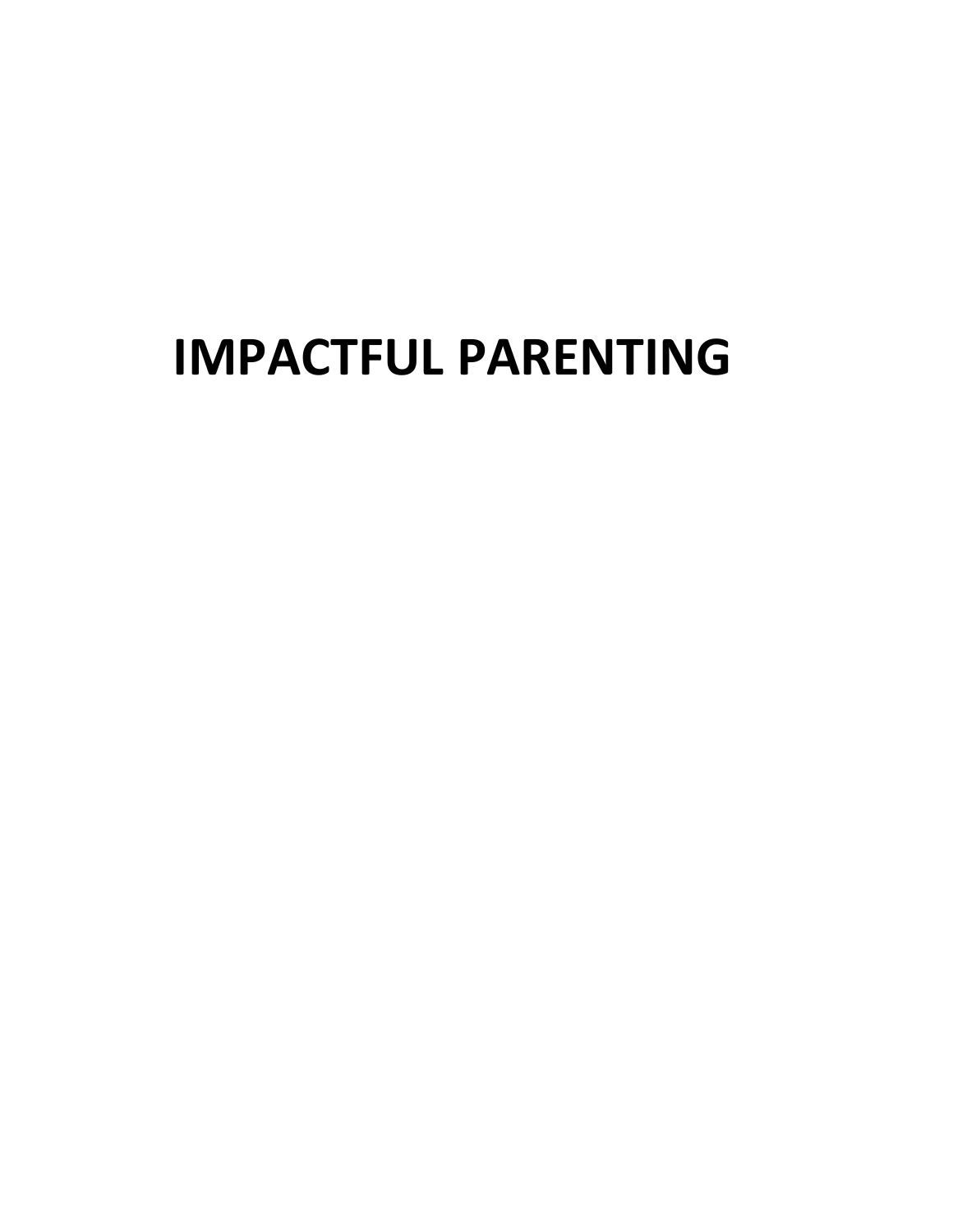#### **IMPACTFUL PARENTING**

## **Will you teach your children as well as train them? What's the difference between teaching and training?**

#### **Discipleship – go and make…**

• Prov. 22:6 "Train up a child in the way he should go, and when he is old he will not depart from it." Training is more than teaching!

#### **"Children don't come ready made."**

- *Training* **is more than teaching.**
- **Teaching makes a child know and understand what they are to do.**
- *Training* **influences them and sees that they learn to do it.**
- **Teaching deals with the child's mind.**
- *Training* **deals with his will.**

We will consider what the children should be trained in? But first, let's consider the challenge.

**The challenge**: is to pass on to the generations!

- Psalm 78:4 "We will not hide them from their children telling; to the generation to come the praises of the Lord."
- Psalm 78:5 "…which He commanded our fathers, that they should make them known to their children,
- Psalm 78:6 "That the generation to come might know them, the children who would be born, that they may arise and declare them to their children…"
- Joel 1:3 "Tell your children about it, let your children tell their children, and their children another generation." (God is warning)
- Deut. 6:7 "You shall teach them diligently to your children when you sit in your house, when you walk by the way, when you lie down, and when you rise up."

#### **FOUR FOUNDATIONAL TRUTHS:**

**1. The salvation of our children:** Matt. 19:13-14; Ez. 18:20.

**Matt. 19:13-14**: *"Then little children were brought to Him that He might put His hands on them and pray, but the disciples rebuked them. But Jesus said, 'Let the little children come to Me, and do not forbid them; for of such is the kingdom of heaven."*

The disciples hindered the little children to come to Jesus.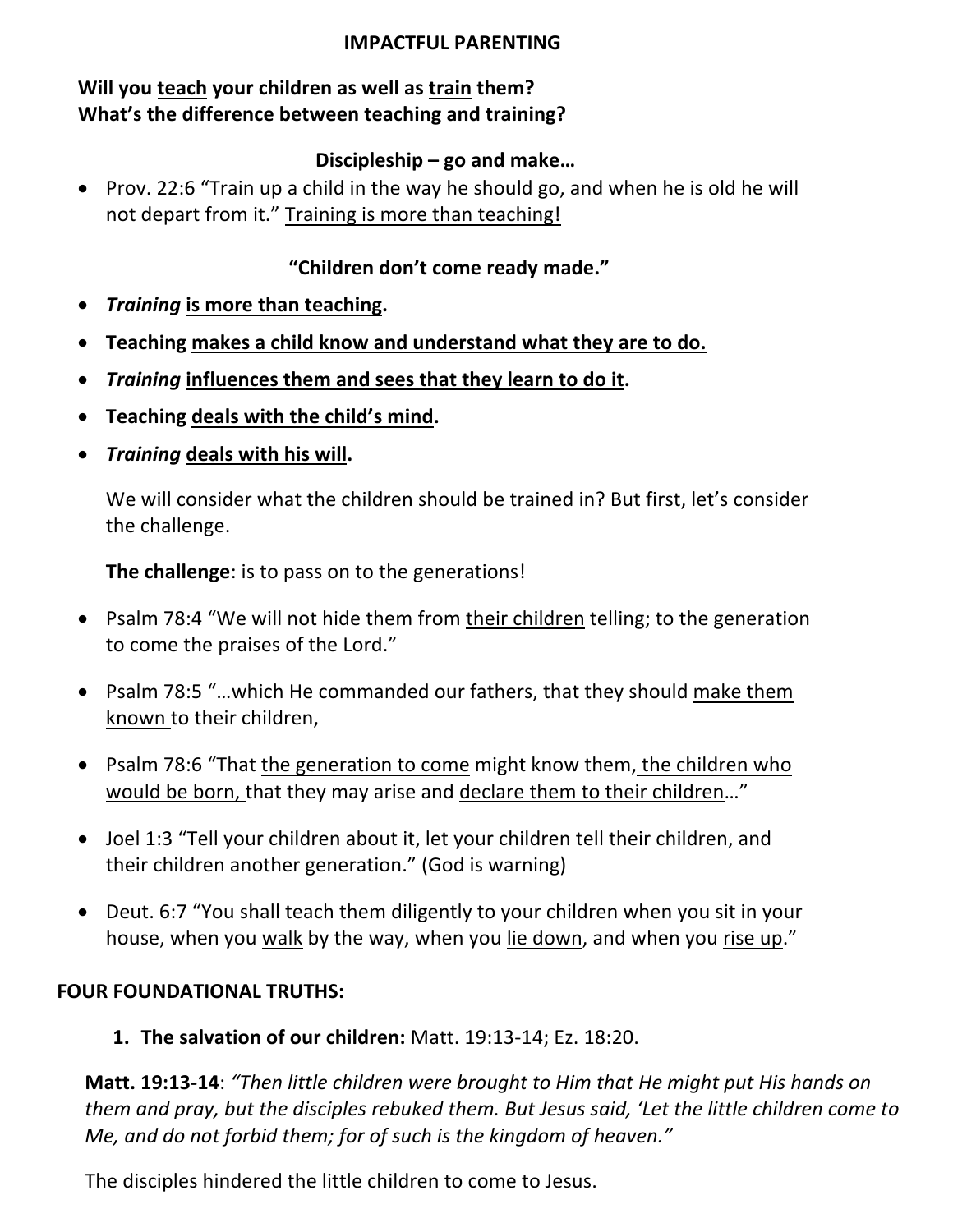How do we hinder children to come to Jesus? Do we believe in the salvation of our young children?

**D. L. Moody said**, "I believe myself that if children are old enough to come to Sunday School, they are old enough to come to Calvary. Let us make up our minds, God helping us, to win children for Christ."

**Charles Spurgeon**, noted British preacher, states: "I have usually found a clearer knowledge of the Gospel and a warmer love to Christ in the child convert than in the man convert. They have not to unlearn the habits of doubt and misconception that hinder so many from accepting the Gospel.

**Spurgeon** also stated, "A child of, five if properly instructed, can as readily believe and be regenerated (converted, born again) as anyone."

"85% of all commitments made to Christ occur between the ages of 4 & 14." **If a person does not accept Christ between the ages of 4 to 14, there is only a 15% chance of doing so during their lifetime.**

What about the "age of accountability? (I believe this idea comes from the tradition of Jewish ceremony of which a child became of age at 12 or 13.)

#### **These people received Christ early in life:**

Matthew Henry was 10 years old Jonathan Edwards was 7 years old. Charles Spurgeon was 5 years old Mrs. Ruth Graham was 5 years old

Children live in a world of trust. They understand trust. They will trust Jesus. Jesus was greatly displeased with His disciples. His disciples probably considered these little children, to little, to unimportant, to young to understand the great words of Jesus. The disciples simply undervalued the children.

In Acts 2:39, we read, "For the purpose is for you and your children, and for all who are far off, as many as the Lord our God shall call to Himself." What was the promise Peter spoke of? God's promise of salvation to all who recognized Christ as the Son of God and willing to receive His forgiveness of sin through trust and faith in Him. (Acts 2:22-42)

**2 Tim. 3:15:** *"…and that from childhood you have known the Holy Scriptures, which are able to make you wise for salvation through faith which is in Christ Jesus."*

## **What will enable our children to live out their life in Christ?**

**Christianity is a supernatural life**. How will they be enabled to live this life out? They need to understand the work of the person of the Holy Spirit.

John 14 :13, *"…the Spirit of truth… will guide you into all truths."* John 14:26, *"…will teach you all things…"*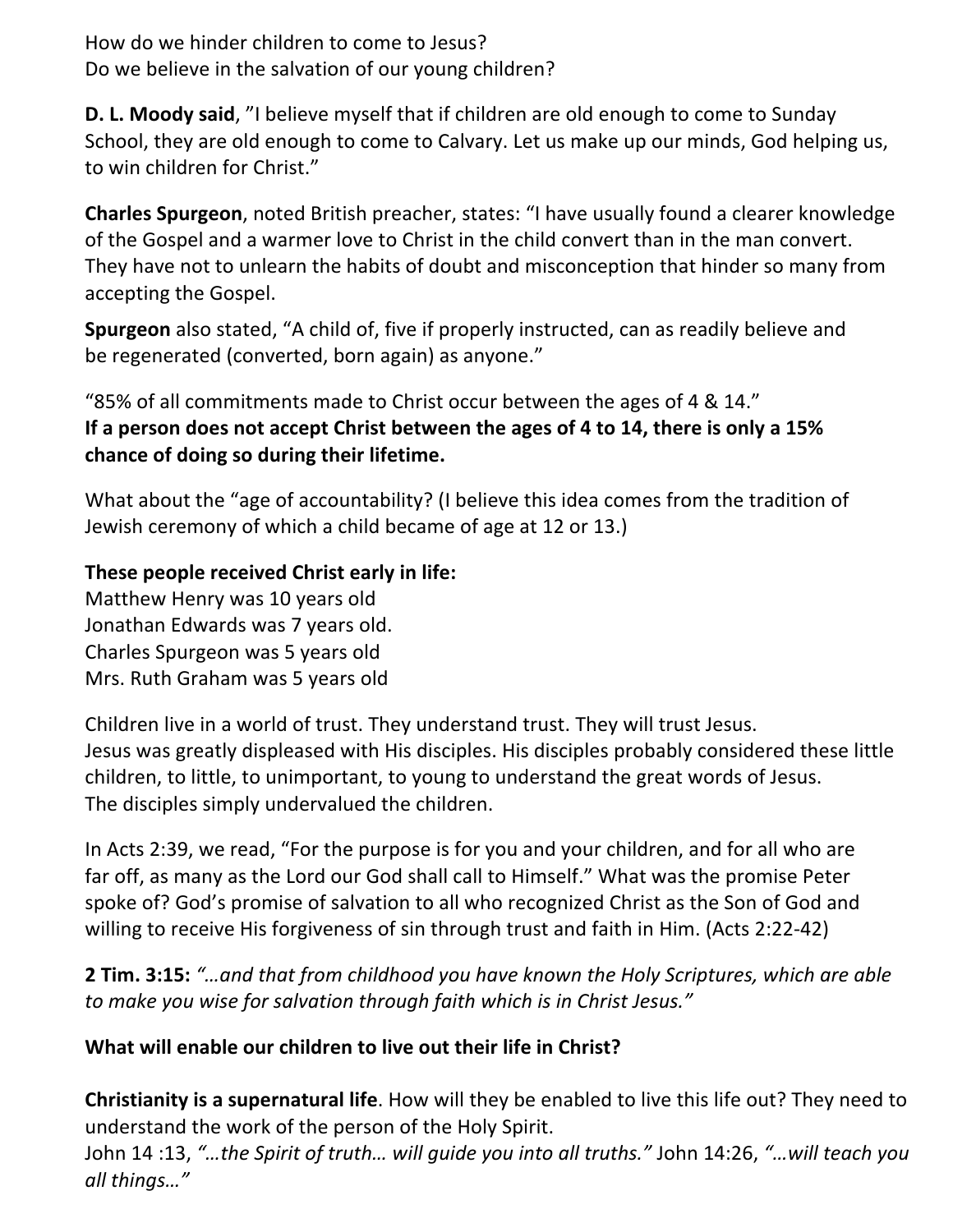Our personal goal for our children was (is) to see them grow up to love Jesus Christ, with all their *hearts*, and to be *obedient* to Him, and to *honor* Him and to be led and walk in the Spirit.

**Parents have goals for their children.** What will they be? Most goals are *temporal*. Will there be *eternal* goals?

- **2. What God expects from our children:** Eph. 6:1-4
	- **Obey:**
	- **Honor:**

*If the parent did not learn this as a child*, then it may be difficult to teach this to their children.

Children can learn how to obey and honor, if they see it demonstrate by their parents. These are life rules, for all.

# **3. What God expects from us (parents):** Deut. 6:4-9

- Parents personal walk with God, love God with your heart, soul, and strength.
- Teach your children diligently. When: all the time!
- The Hebrew word for parent means to "instruct."
- Who you are will affect your children.
- To understand parenting is to understand teaching. The student goes to class to learn the subject matter, to be taught. Parenting is teaching.
- Parents are teachers, instructors.
- But parents are more than teachers. Because "Learning is more caught than taught."
- "It is not what you think that influences your children, it is what you communicate."
- You are being watched all the time.
- *Children learn more by what you do*, than by what you say!
- God wants you to pass on His goodness to the next generation Ps.78: 1-7

# **4. The Hearts:** Prov. 4:23

# *"Keep your heart with all diligence, for out of it spring the issues of life."*

- Malachi 4:6, "And he will turn the hearts of the fathers to the children, and the hearts of the children to their fathers."
- The turning of hearts', starts with parents. More specifically, the father.
- Is your heart turned towards your children?
- Do you like your children?
- Do you want to be with your children? Do you spend much time with them?
- Would you rather be with other people than your own children?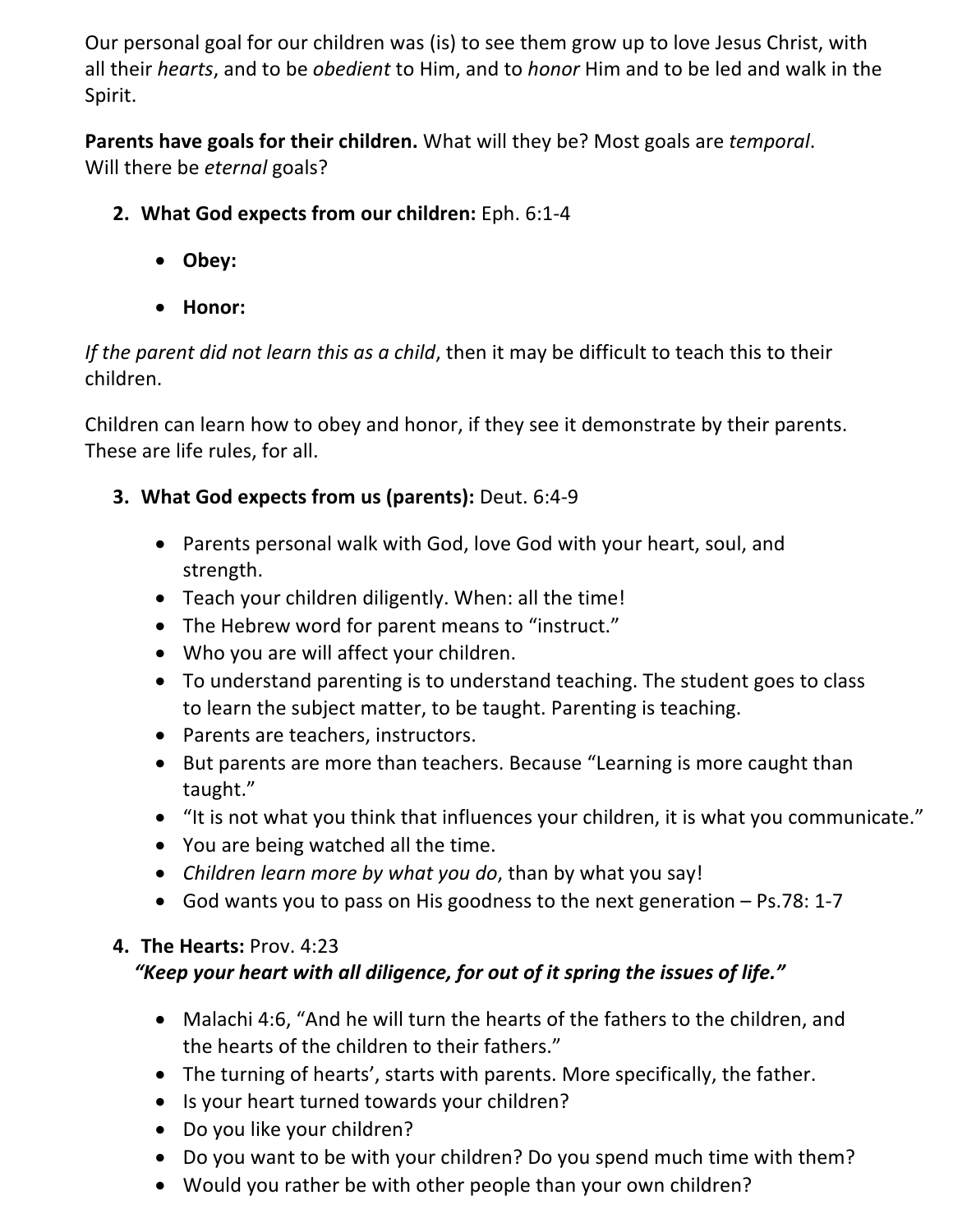Keeping our children's hearts *has, we believe, made the difference between* our children and others' children *who have not had* the same positive outcome.

We believe that God's Word can be trusted and that has everything needed for life and godliness. **(2 Peter 1:3)** *"As His divine power has given to us all things that pertain to life and godliness, through the knowledge of His who called us by glory and virtue."*

We believe to believe and obey Scriptures *rather* than conforming to what others were saying and doing is important in raising children. Important Scripture: **Rom. 12:1-2 (renewing of the mind)**

Keeping a child's heart will be difficult if that child does not become saved. Save from their sin, from themselves.

• Sometimes a young parent *asks* us questions concerning keeping the hearts of their children but doesn't like our response. We suggest they consider what they will reap in fifteen years as a result of their choices.

## **We believe the critical factor for most families in successfully raising children is, whether or not the parents have their children's heart!**

When a parent keeps the heart of their child, it is very easy to see if the child's heart begins to drift.

Signs that a parent does not have their child's heart, (1) the child won't listen to parent, (2) The child does not value their parent's words and will be argumentative.

We have no hope of keeping our children's hearts aside from the Lord's working in our lives and in their lives. **(Philippians 2:13)** *"For it is God who works in you both to will and to do for His good pleasure."*

We must pray for our children! Will you? Do you?

Without having their hearts, we must rely on our authority to direct. This authority is often effective as long as we are watching and while the children are young enough to accept our authority.

#### **Directive Parenting**

In what will you direct your children?

One of the easiest ways to give your child direction for life is by creating wonderful friends. You may say, finding good friends is hard, maybe impossible. Well, let me share with you how you can find many, many **great friends** for your children. BOOKS! Mentoring your children made easy.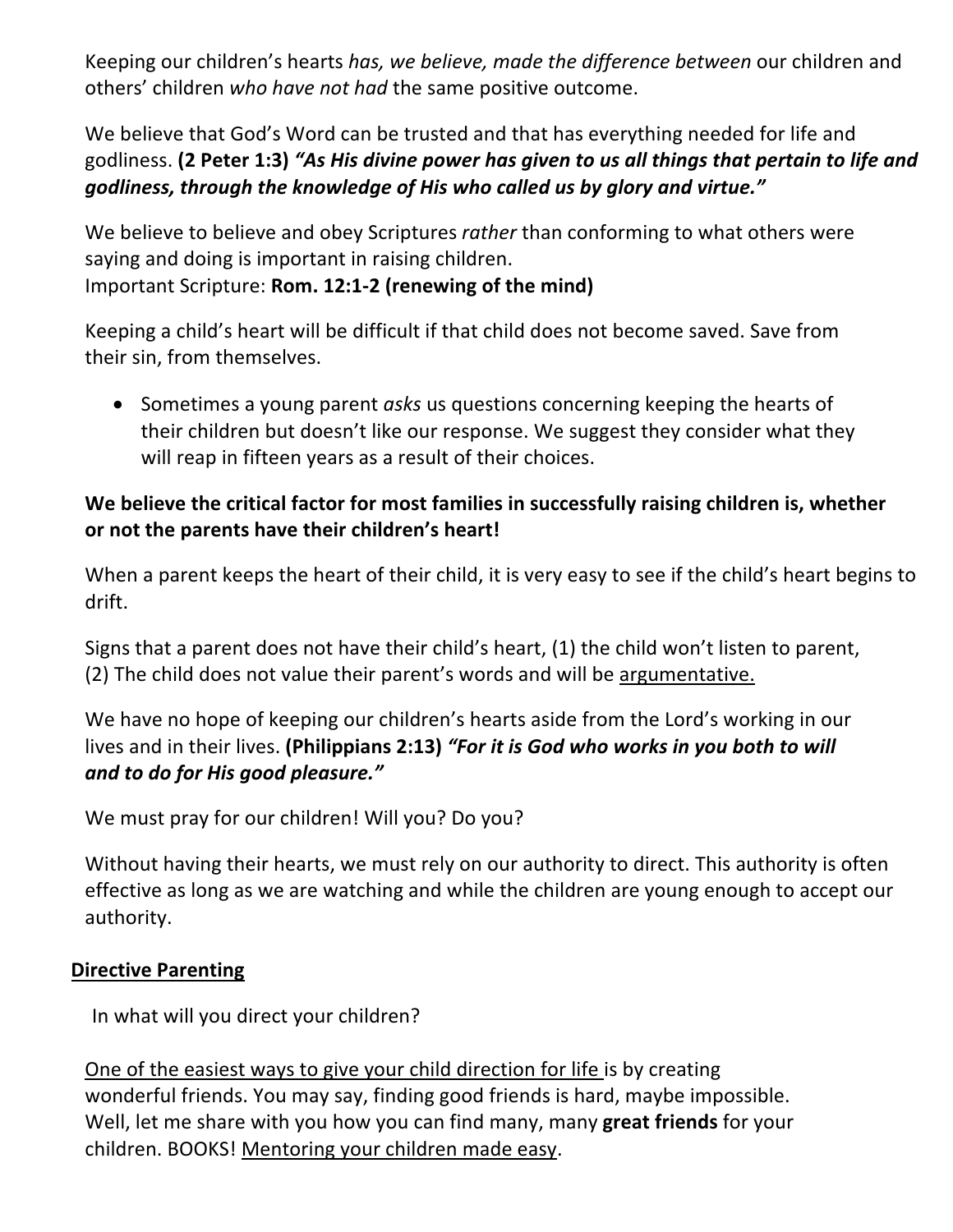(1) Character developed. (2) Good mindset developed.

One of the worse places for your children to spend time is with the media. They will develop friends who will not be helpful to them. We will talk more about this. **Enterlinegirls.com**

**Directive parenting is about mindsets**. Mindsets become standards for life. "Train up a child in the way they should go…" This is about creating a mindset, a mindset to think as God thinks.

The most overlooked part of the child - the spiritual side of the child.

Read through the book of Proverbs – everyday, read one Proverb each day and every month.

Train your children to memorize God's Word – then do it!

Train your children to have Alone Time with the Lord – then do it every day.

Remember, the difference between training and teaching.

- **Teaching makes a child know and understand what they are to do.** We may use the term, instructing or telling.
- *Training* **influences them and sees that they learn to actually do it.**

#### **How do we direct our children?**

Matthew 9:36; Col. 3:12-15; Gal. 5:22-25; James 1:19-20; Romans 2:4

#### **What do we direct our children in?**

- Deut. 6:5-7 "**And these words which I command you today shall be in your heart. You shall teach them diligently to your children** and shall talk of them **when you sit** in your house, **when you walk** by the way, **when you lie down**, and **when you rise up**. You shall bind them as a sign on your hand, and they shall be as frontlets between your eyes. You shall write them on the doorposts of your house and on your gates."
- Proverbs 22:6 "Train up a child in the way he should go, and when he is old he will not depart from it."
- Proverbs 9:10 "The fear of the Lord is the beginning of wisdom, and the knowledge of the Holy One is understanding."

**WORLDVIEW MATTERS! (How and what we believe)** Worldview shapes **values**, which shape **behavior**, which shapes **culture**.

Things our children should be taught before leaving our home.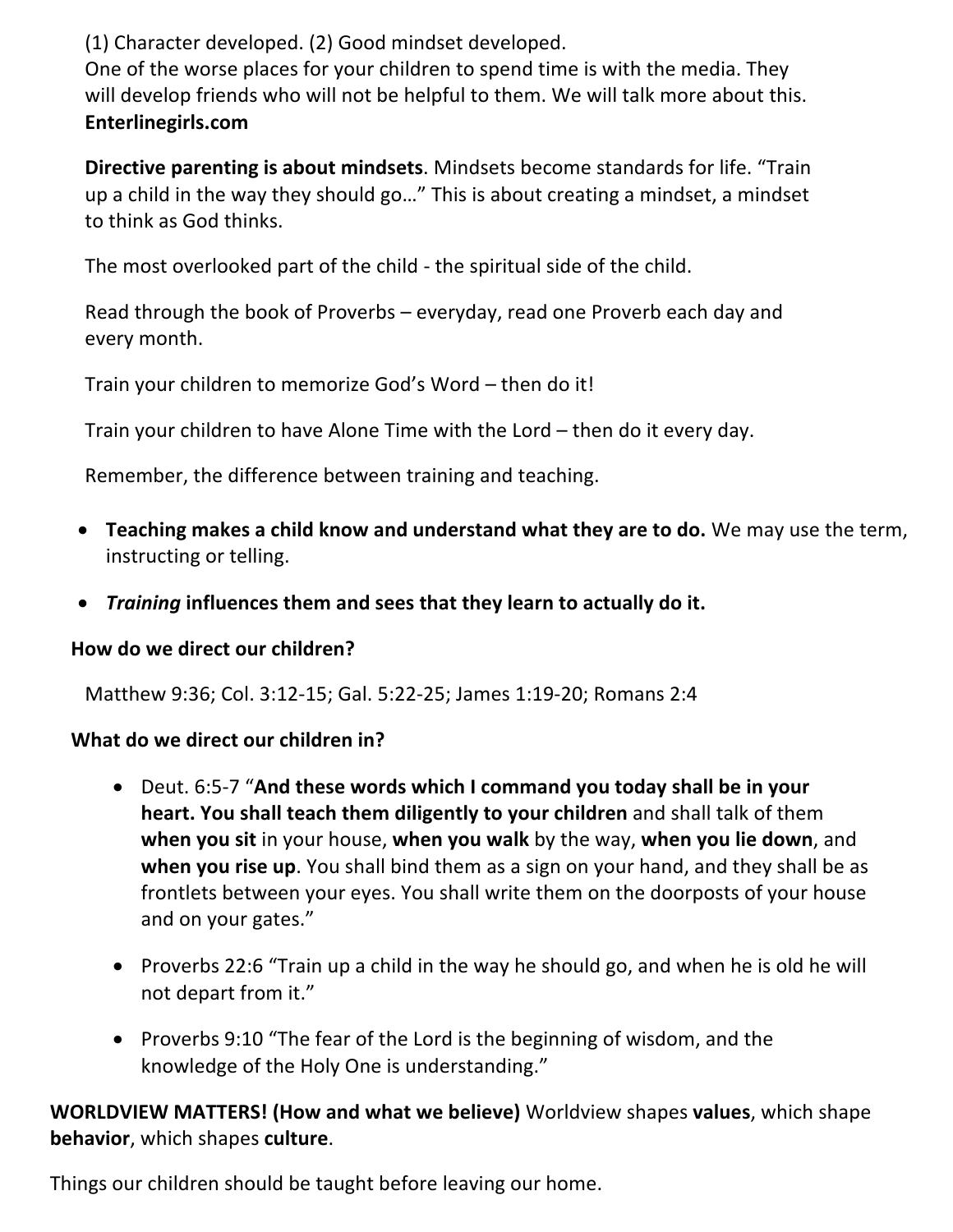- **1. Is there a God? If there is a God, what does He want from me?** *(The "God" question)*
- **2. Where did we come from? And why are we here?** *(The "Creation" question)*
- **3. Who are we, what gives us value, what happens when we die?** *(The "Humanity" question)*
- **4. Did we evolve or were we created? Is there a reason and purpose for life?** *(The "Purpose" question)*
- **5. Is morality absolute or subjective? How do people determine right or wrong?** *(The* "*Moral" question)*
- **6. What does it mean to have a personal relationship with God?** *(How this is answered will have an everlasting effect on you.)*
- 7. **How to pray, to talk with God**. *(Jesus told us how to pray in Matthew 6:9-13.)*
- **8. What does it mean to serve God?**
- **9. How to read and respond to God's word.** *(One of the most important things our children can know.)*
- **10. Learning about who God the father, God the Son, and God the Holy Spirit is.** *(Do our children understand the 3 aspects of our God?)*
- 11.**What is faith?** (Faith is what pleases God (Hebrews 11:6). Faith is active confidence in God. Gal. 2:20 – "We live by faith." 2 Cor. 5:7 – "We walk by faith." Eph. 2:8 – "For by grace you have been saved through faith."
- 12.**What does it mean to obey and honor?** (We will talk more about this, but it is one of the most important things to train our children in. If you get anything, get this.)
- 13.**Understanding about Bible prophecies from the Bible**. (There are 1,239 prophecies in the O.T. and 578 prophecies in the N.T. These prophecies are contained in 8,352 of the Bible verses. Since there are 31,124 verses in the Bible – constitutes 26.8 percent of the Bible's volume.)
- 14.**Understanding the book of Genesis**. (Genesis is foundational.)
- 15.**Understanding the resurrection of Jesus Christ**. (The bodily resurrection of Jesus Christ from the dead is the crowning proof of Christianity. If the resurrection did not take place, then Christianity is a false religion.)

Again, "It is not so much what you think that influences your children, it is what you communicate."

# **Who will direct your child's thoughts?**

"Your children will become the disciples of the person with whom they spend the majority of time and from whom they receive instruction." Michael Farris

## **CORRECTIVE PARENTING**

# **INTRODUCTION –**

**Correction is part of the job –**

**Correction is part of the job description as a parent –**

**If you have a plan for dealing with correction you don't have to rely on anger to solve the problem.**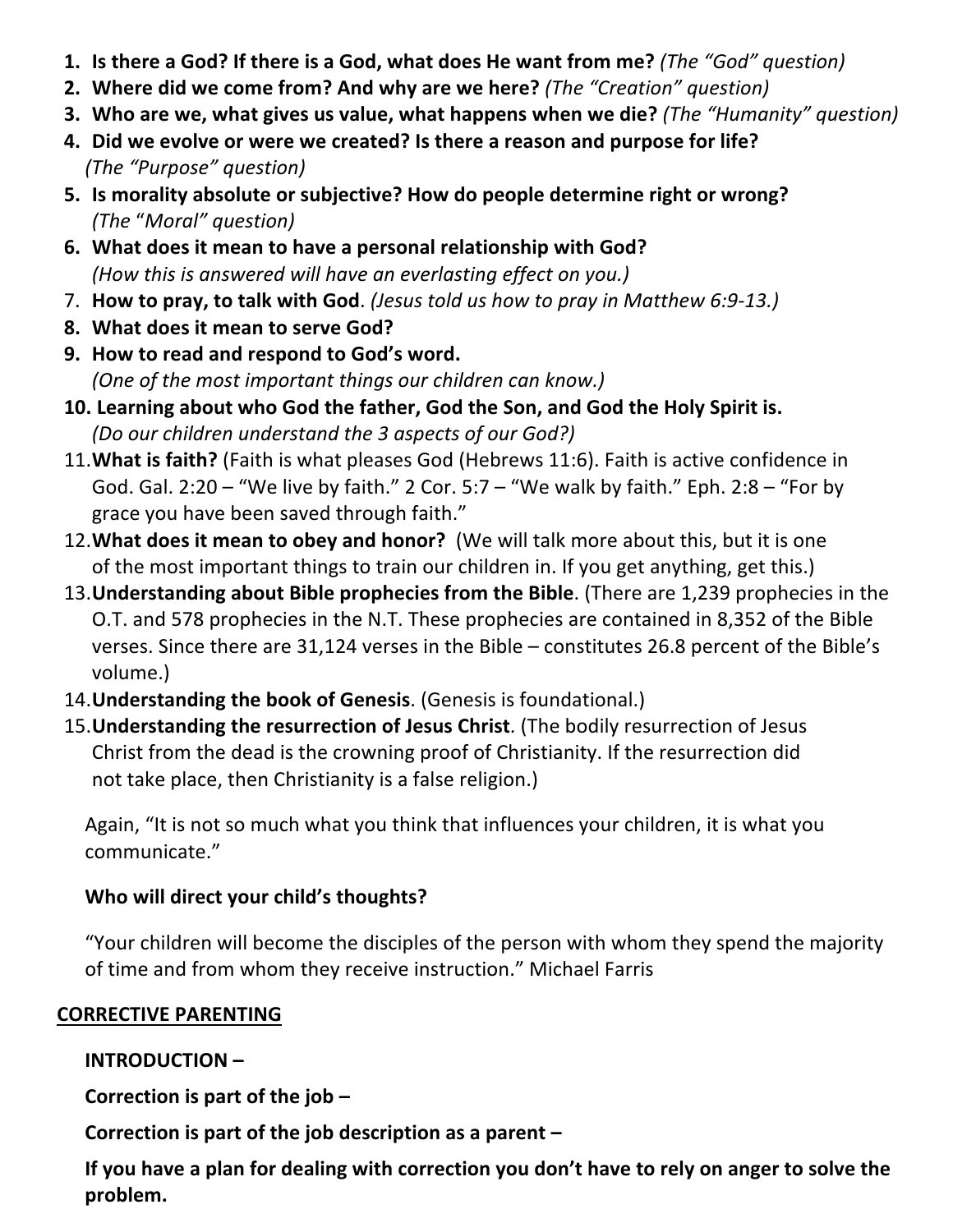**The first step in this routine is to use words –**

- **(A) Speaking wise words:**
	- What part, does speaking God's Word into your child's heart play in your parenting?
	- 2 Tim. 3:16 *"All Scripture is given by inspiration of God, and is profitable for doctrine, for reproof, for correction, for instruction in righteousness…"* this verse describes' what God's Word does – **teach, reprove, correct**, and **train**. How do these things affect your parenting?

**Teaching** – sets the standard of godly living.

**Reproof** – calls a person to account for violating God's ways.

**Correction** – points the person in the right direction.

**Training** (discipline) in righteousness – directs the person toward godly living.

• What place does **confession, forgiveness, repentance, conviction, and Godlysorrow**, have in your parenting practices?

**This approach starts with words –** We want to teach our children the importance of responding to words of correction. *What if children choose not to respond to words, then we move to the next step, which is "the Break."*

#### **(B) The "Break" Corrections for the heart (biblicalparenting.org)**

**Teach the children to take a break.** Let's look at the difference between the *"time-out approach"* and the *"taking a break approach."*

#### **There are three distinctives of taking a "break." NCBP (biblicalparenting.org)**

- (1) Children are sent on a mission to change the heart.
- (2) The child helps determine the length of time spent in the break.
- (3) The motivation to return is that the child is missing out on the benefits of family life.

God put Jonah on a break.

#### **Taking a break: What's the break look like as it is happening?**

With *young children* – they will need to sit quietly & bored in a specific place near the parent; making sure they aren't playing.

With *elementary age children* – Send them to a specific place, but not necessary where parent is, but still no playing of any kind.

With *teens* – you most likely will not send them to a specific place, but there will be a stop in continuing with benefits of family life until this heart issue is dealt with.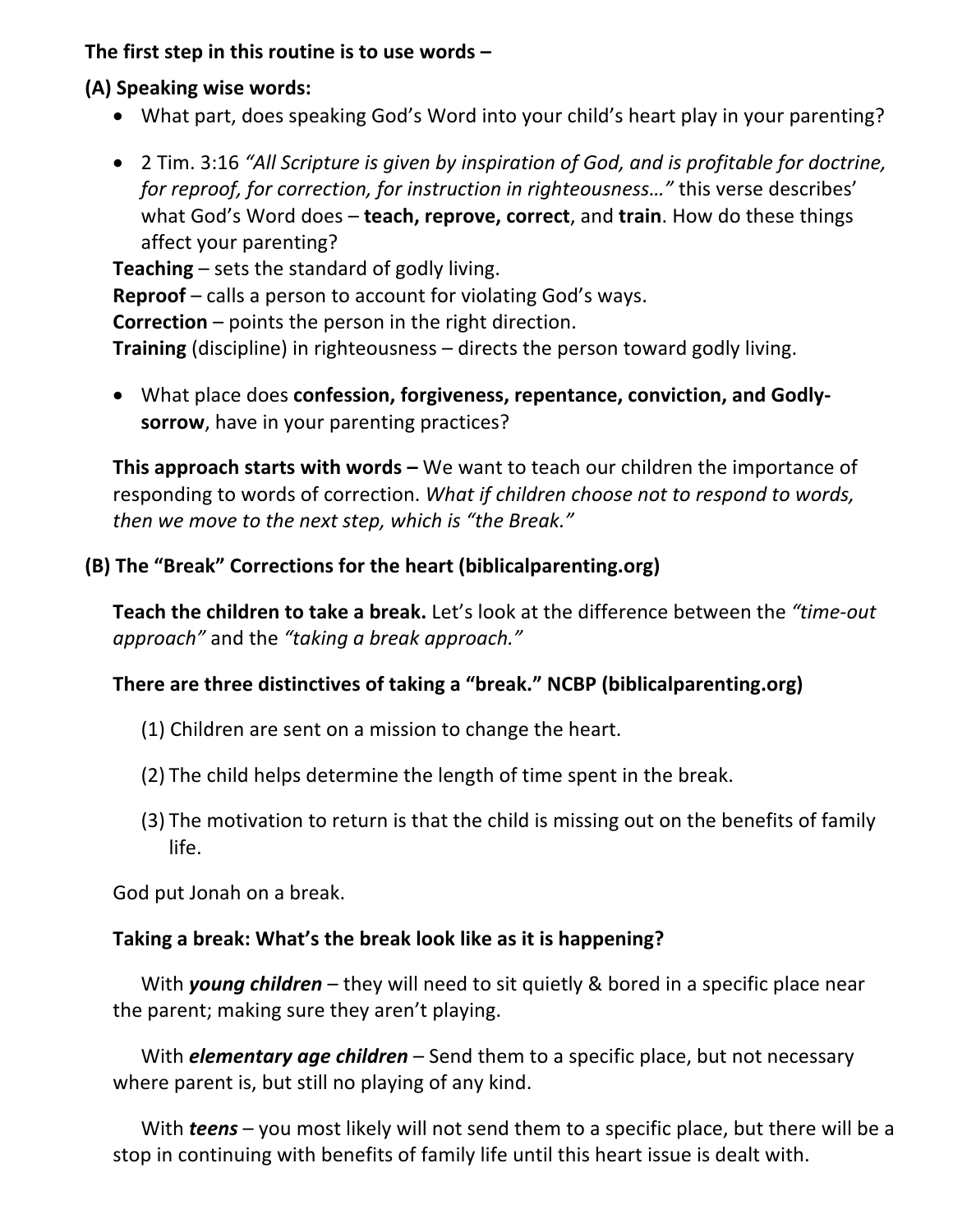## **Questions asked on the break: NCBP (biblicalparenting.org)**

**There are three questions** asked on the "break;" these three questions are answered by the child while they are on the "break". Remember, we want to deal with the heart. This is about heart work.

## **QUESTION # 1 "What did you do wrong?"**

The purpose of this question, "What did you do wrong?" is to allow the child to take personal responsibility for the offense.

We want to teach children how to admit they've done something wrong, and it takes courage and humility to admit wrongdoing.

#### **QUESTION # 2 "Why was it wrong?"**

This question helps to address heart issues directly. They need to see how individual wrong behaviors tie into bigger issues in their lives.

#### **QUESTION # 3 "What will you do differently next time?"**

This question helps children understand the need for a better response next time.

#### **Words of encouragement**

#### **This is a time when you can confirm that you believe in them.**

Part of a clear conscience is realizing that offenses or mistakes have been dealt with. This method of discipline; doesn't excuse the mistake, it admits them. That's how God handles sin. He expects confession and in return offers forgiveness.

#### **(C) Choices** and **Consequences – Consequences help change the heart**

- Do your children understand that their choices have consequences?
- How does Gal. 6:7-8 affect how you parent?

*7"Do not be deceived, God is not mocked; for whatever a man sows, that he will also reap." 8"For he who sows to his flesh will of the flesh reap corruption, but he who sows to the Spirit will of the Spirit reap everlasting life."*

- Are your children accountable for their choices and decisions?
- What is a natural consequence? (Which is fitting to the offense?)
- What is a logical consequence? (Prior agreement between parent and child)
- How does obedience play into your parenting style?
- How does honor play into your parenting style?
- What about restricting freedom?
- What about more parental control?
- How about "practice doing the right thing."

#### **(D) Physical Discipline –** There are two camps when it comes to spanking.

(1) There are those who think every good parent needs to spank their kids.

(2) And then there are those who believe that if you spank your kids, you're going to raise, emotionally crippled children or violent kids.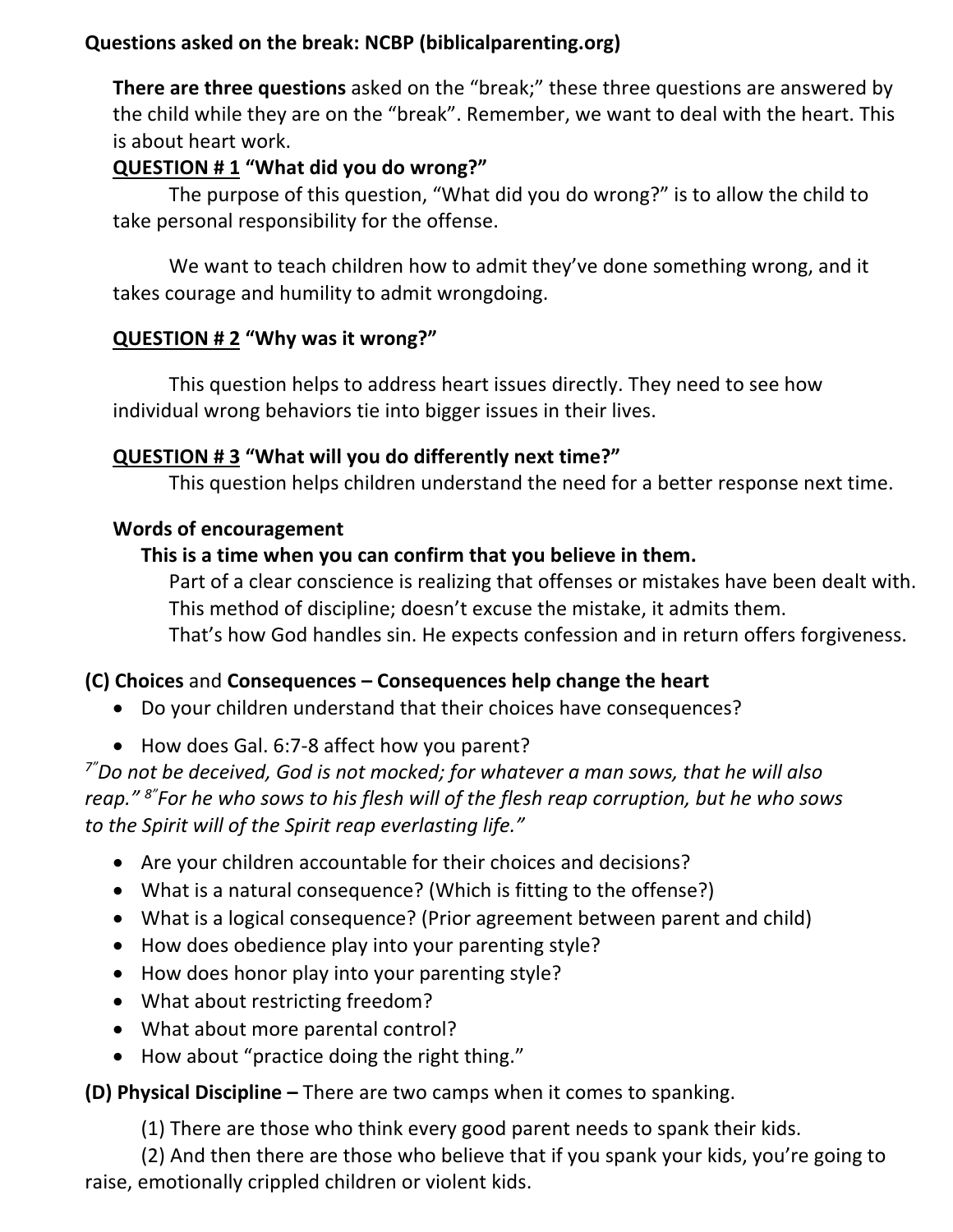#### **PROTECTIVE PARENTING**

#### **WATCHING OVER THE HEART**

Introduction - "Are our homes safe from temptation?"

The enemy uses these three things to entice us to sin.

- "**The lust of the flesh**" is the gratifying of physical desires; the sinful desires of the flesh.
- "**The lust of the Eyes"** is the allure of materialism. Covetousness the ungodly desire for more. Greed. Possessions. Only satisfied in God. Luke 12:15 Covetousness.
- "**The pride of Life**" is the desire to direct our own destiny and to rule our own world (the deceptive lure of living for self). Self-glorification.

#### **1. What controls your child's desires?**

• **How does Prov. 4:23 affect your parenting?**

*23"Keep your heart with all diligence, for out of it spring the issues of life."*

• **How does Gal. 6:7-8 affect your parenting?**

*7Do not be deceived, God is not mocked; for whatever a man sows, that he will also reap. 8For he who sows to his flesh will of the flesh reap corruption, but he who sows to the Spirit will of the Spirit reap everlasting life. (Gal. 6:7-8)*

- **a. What do your children read?**
- **b. What do your children watch?**
- **c. What do your children listen to?**
- **d. What are your children amused by?**
- **2. Understanding what holds your child's heart.**

• **How does 1 Cor. 15:33 affect your parenting?** *33Do not be deceived: "Evil company corrupts good habits."*

- **a. Unbelievers**
- **b. Immoral people**
- **c. False teachers**

#### **3. What captures your child's imagination?**

"What tastes are we allowing our children to develop?"